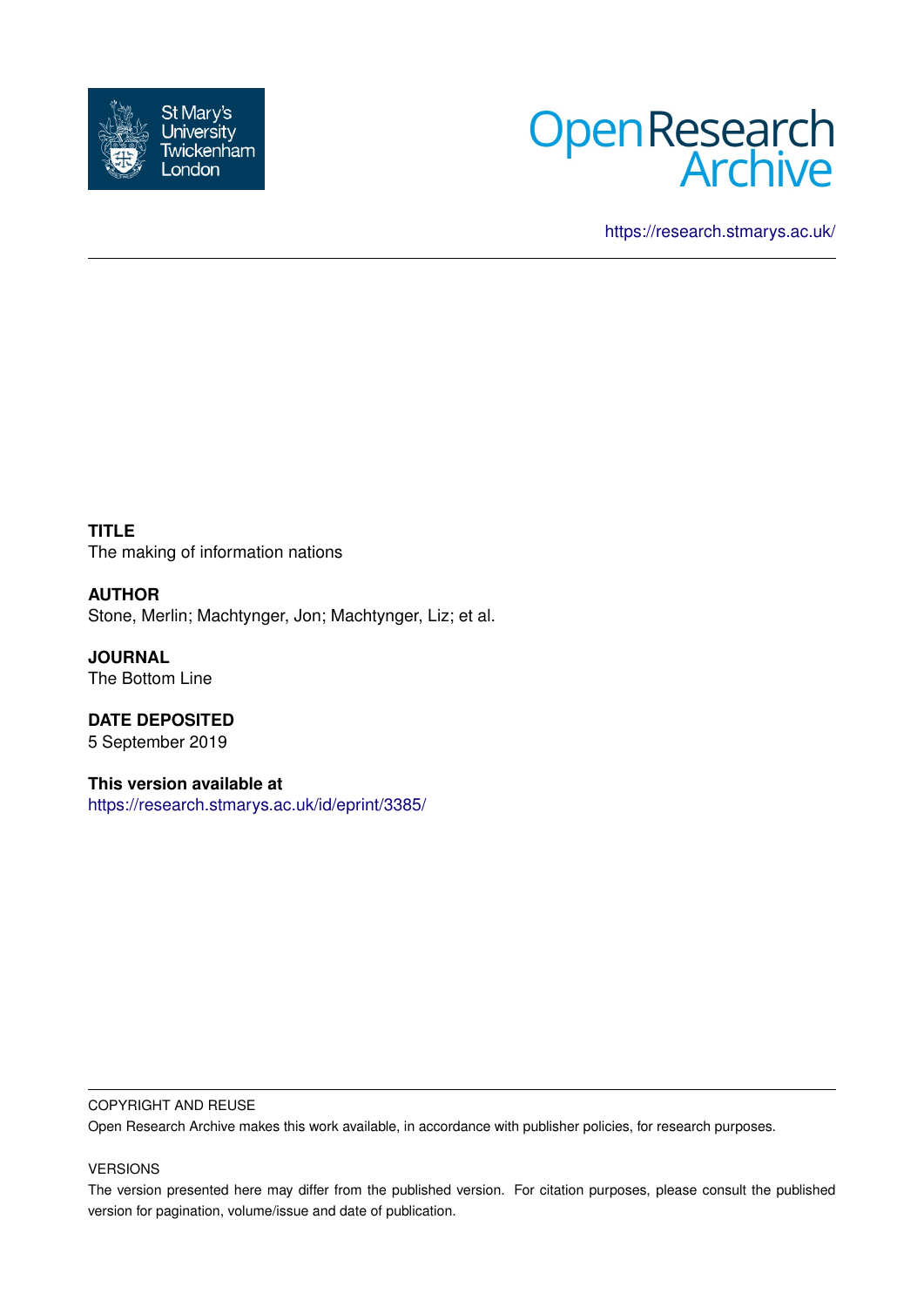# **The making of information nations**

### **Merlin Stone, Professor of Marketing and Strategy, St Mary's University, Twickenham, London Jon Machtynger, Royal Academy of Engineering Visiting Professor on Artificial Intelligence and Cloud Innovation, University of Surrey**

### **Liz Machtynger, Managing Director, Customer Essential Ltd**

### **Eleni Aravopoulou, Senior Lecturer in Management, St Mary's University, Twickenham, London**

### **Purpose**

The purpose of this paper is to identify the main characteristics of what have come to be called information nations, and to identify some of the determinants of success in becoming an information nation.

## **Design/methodology/approach**

The paper is based on a critical review of the literature and of secondary data on information technology and services from studies of the innovativeness of nations.

### **Findings**

Success in becoming an information nation is not necessarily closely connected with investments in information technology and services by firms and policies supporting these investments by governments, or with education policies designed to support the development of science, technology, engineering and mathematics. Other factors, such as the vibrancy of capitalism, particularly the funding of new ventures, the culture of the nation, and its focus on non-scientific determinants of innovation, such as design, are also important. Governments should be careful not to take credit for achievements when their policies are merely coincident with those achievements.

## **Research limitations/implications**

The main limitations relate to the focus of this article on two sets of nations, South East/East Asia and two Western nations. The review of their performance is relatively high level and needs to be deepened, while the number of nations included in the research needs to be increased.

#### **Practical implications**

This article has substantial practical implications for government policy makers, in terms of whether and how they should make policy at all in this area, and for companies trying to establish a long-term position in the global economy, in terms of being careful not to go against the very strong economic forces which favour certain kinds of activities in certain countries.

#### **Social implications**

This article has significant social implications, because much of the thinking about developing information societies relies on generalisations about the creation of information nations that may not hold. Governments and social commentators are encouraged to approach the idea of making "big policies" in this area with some scepticism.

### **Originality/value**

The content of this article is not original, but the challenge to policy makers is relatively original, as too often the work of academics is sponsored by governments that are trying to legitimate the value of their own efforts.

## **Keywords**

Information and communications technology, digital, smart city, government policy, trade, investment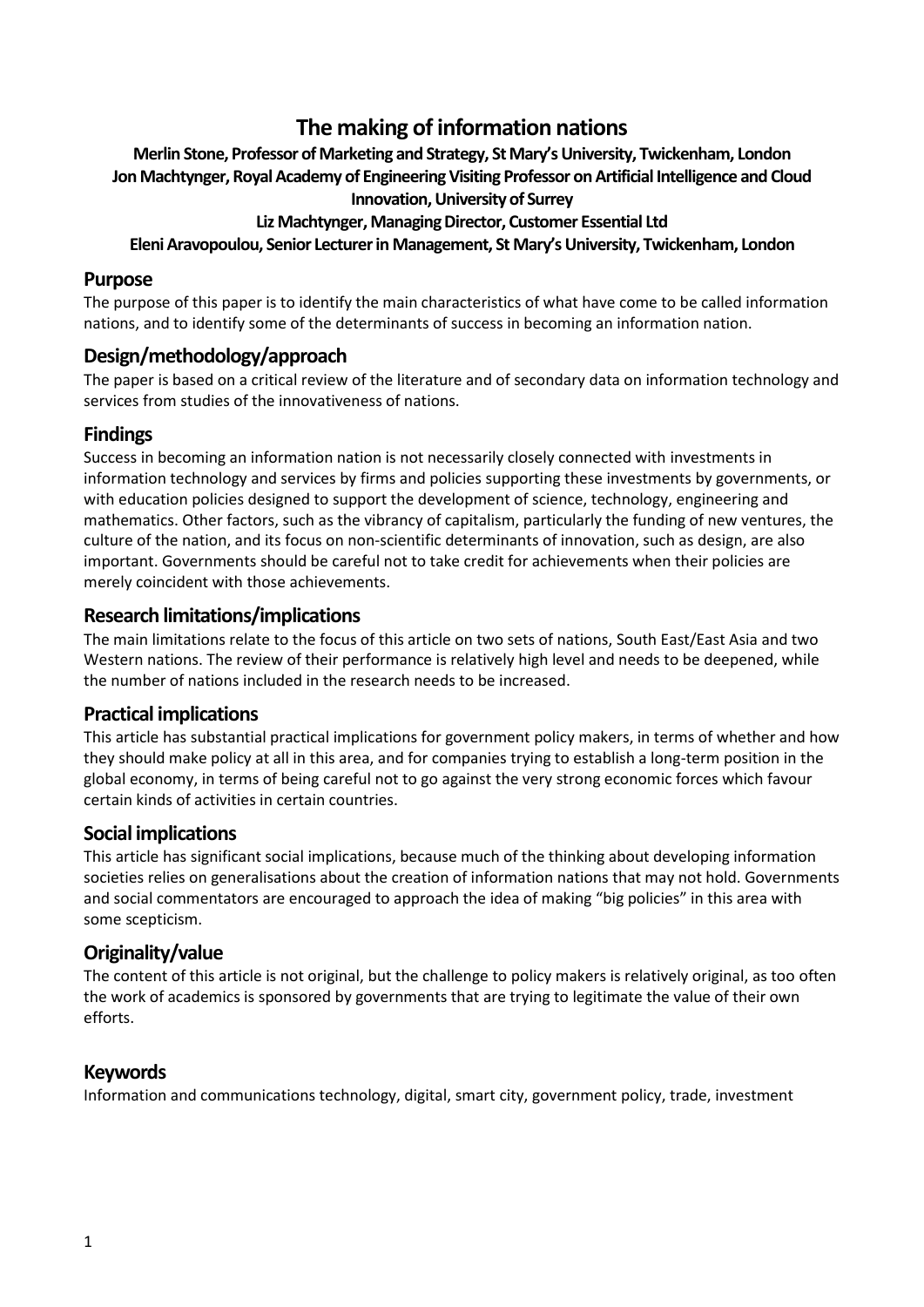## **Introduction**

This article provides a brief overview of some key developments in the internationally competitive positions of countries in relation to information and communications technology (ICT) supply and use. It concludes that governments could be more open-minded about their policies, in areas such as education and training, enterprise support and competition policy, and how they should be wary of trying to replicate successes that seem to be due to government policies but may be due to the operation of enterprise and free trade.

## **Definitions**

The definitions used in this article are as follows:

- Data is the raw product of information technology. Perhaps its most elementary form is bits and bytes, electronic pulses or signals. However, there is a hierarchy of data, as it becomes more meaningful to the humans and (increasingly) machines that receive it. It is usually classified using metadata, which gives information about it and/or describes it in some way.
- Information is data combined in some way to give it meaning, for the humans or machines using it. There is no clear boundary between data and information.
- Content is information arranged to be meaningful to a given audience, whether arranged by the supplier or aggregator of the information or by the audience.
- Knowledge is what people know, and so produced as a result of receiving and/or combining information in frameworks, supplied by user of the knowledge, the supplier of information or some other party. Knowledge can be tacit or explicit, and this affects how well it can be transferred through information management.
- Information and communication technologies (ICT) are the hardware and software that generates, stores, processes, analyses, transmits and receives data and information and turns data into information and content. It ranges from elementary components e.g. memory chips, to sophisticated devices and software or combinations of them e.g. geospatial mapping.
- Information management covers how information is gathered, stored, transmitted, analysed and applied.
- Information and communications services are services provides by organisations and individuals to help users (government, organisations or individuals) to make use of ICT.
- An information society is one in which creating, distributing, use, integrating, transforming and managing information is an important economic, political, social and cultural activity.
- An information nation is one where creation and development of an information society and achievement of objectives relating to catching up with or leading other nations in the size and development of the ICT industries and the information society is a formal objective of government. This definition is created for this article, as there is no accepted definition of the term. This government focus started to appear in the 1980s and 1990s and has been intensified through globalisation and the rise of giant corporations in information technology or related businesses, with market capitalisations and/or revenues larger than the economies of many countries.

## **Issues in information management**

#### *Increased complexity*

The collection, collation, analysis, accessing, managing, updating and disposing of data and information has become more complex because of its volume and the variety of its sources and of how is used. High volumes of information about organisations, individuals and assets are produced by, for example, social media, mobile devices and sensors. Storing and managing this data has posed problems, but the ICT industry has solved this problem by providing remote storage (cloud), improved access (mainly via web services), and by providing structures and facilities via which users can interact with information (platforms). Third party companies have emerged as aggregators of information and providers of access and analysis. These developments have been enabled by standards and cooperative developments e.g. Application Programming Interfaces (APIs), allowing suppliers to combine efforts. In some cases, opening of data by governments has improved matters.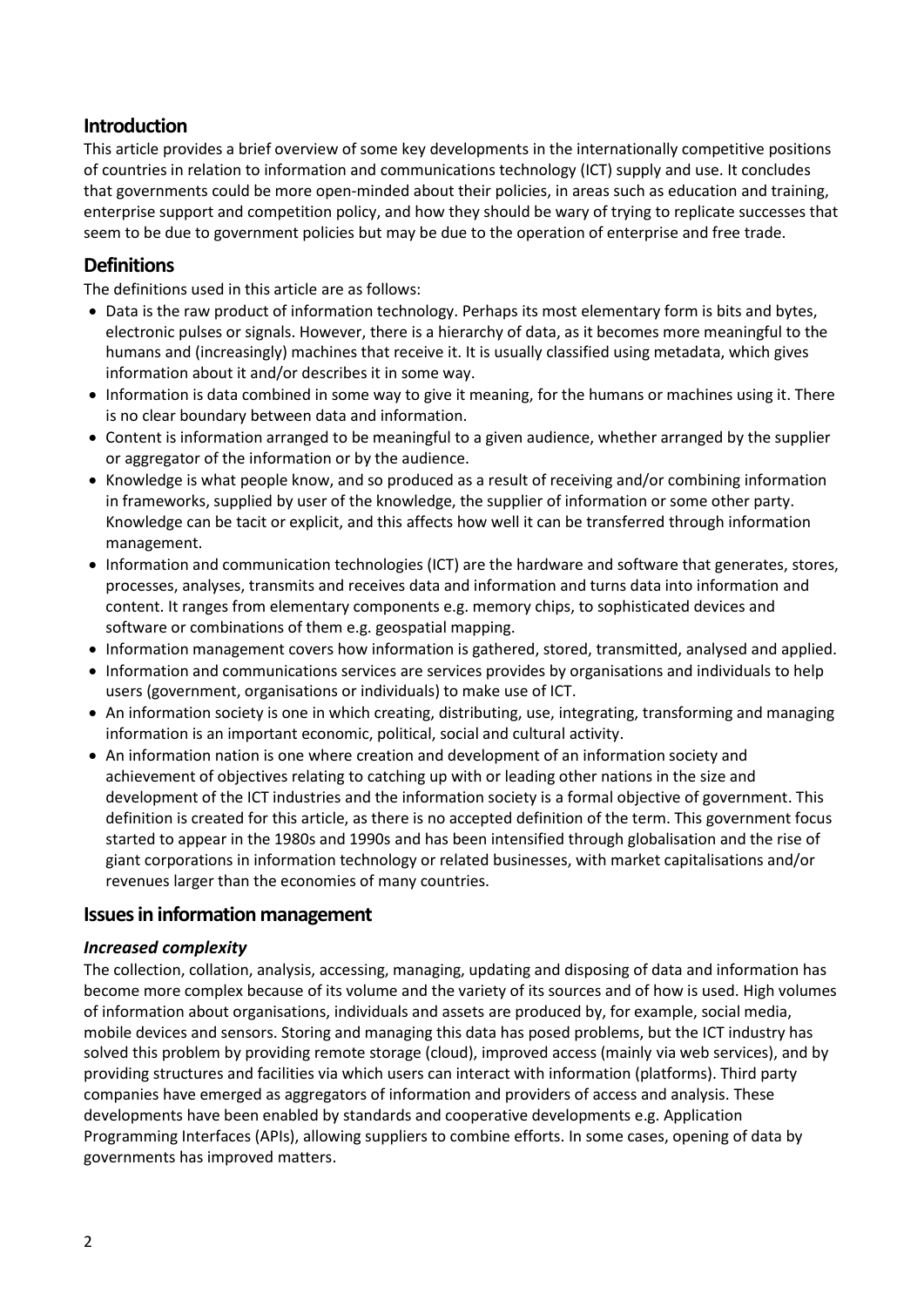APIs allow easy exchange of data and process across people, places, and systems. Organisations can combine many providers of the same service, to achieve resiliency, service choice, or regulatory compliance. This is globalisation of a new kind, as services are often hosted across the planet, for resiliency and performance reasons. It gives access to capabilities such as artificial intelligence, financial modelling, authentication, telephony, mapping, and printing. APIs allow any individual or firm to innovate by connecting with sources of data or capability. The existence of start-ups with open-source business models and the ready availability of source code through repositories provide many entry points to individuals and companies with little expertise in underlying technologies.

In many areas, new data sets are emerging, particularly at the interface between humans and systems, such as experiential data. Other areas of innovation include real-time data on the immediate status, direction of movement or humans or assets, and the relationship/context between these as information e.g. using graph analytics, but also how real-time new data can replace longer-term batch data (e.g. in customer information). Making sense of data and turning it into useful information has led to the use of the term "insight" - extracting answers to difficult questions or aggregating different data sets in new ways. With very large volumes of data, this can lead to not being able to develop insight because more big data may lead to reduced governance, quality, and validation.

#### *Speed of new developments*

New ICT systems continue to be developed quickly, partly based on progress at component level. New suppliers emerge to take large market shares quickly (as in cloud storage and information platforms). New companies emerge to exploit new capabilities, whether as aggregators or owners of data, providing new consumer and business services. New data sources emerge, stimulated by proliferation of and widening application of new devices, sensors, the Internet of Things, and social media. New ways of interfacing between data sets and new ideas about how to combine data and make it available emerge e.g. geospatial data, digital twins, but some die away as they turn out to be premature or infeasible (at all or at reasonable cost). Large suppliers of ICT proliferate their offers, and may take over smaller suppliers, to defend their businesses, but this does not prevent new suppliers emerging, particularly in new application areas.

#### *Models of information management*

In many industries, one or more "models" of information management and use are accepted as being good ways to manage information, though there may be big differences in how far along the road an organisation is to adoption of a model. Models may be general or relate to certain industries (e.g. financial services, retail, manufacturing, logistics, travel, leisure, pharma, utilities, telecommunication, media/ creative). The models may also relate to business functions, such as such as corporate/business planning, logistics and distribution, manufacturing, finance, sales and marketing, HR, their processes and how people can or should be managed within the functions. Articulation of models of best practice has been helped by emergence of information technology analysts, but full or relatively good use of these models is rare.

An example of model change is the evolution of many companies (whether suppliers of manufactured products or of services) to become providers of information services associated with the products they supply, part of what is called "servicization" of industry. Examples include suppliers of engines (whether static power supplies or mobile e.g. in transport equipment) providing information about their products' performance and need for maintenance, using sensors and communication devices to gather and transmit information about engine use and performance. This enables them to market performance-based contracts. The same can apply to services such as banking (the information being about how users use accounts, risks etc.).

#### *Privacy and security*

Privacy is the right of citizens and organisations to keep information about themselves and their activities away from public or state scrutiny. Secrecy is keeping such information private when people might plausibly be entitled to know it and are being prevented from accessing it. As information societies and nations develop, concerns about both these areas increase, becoming a strong focus for legislation, regulation and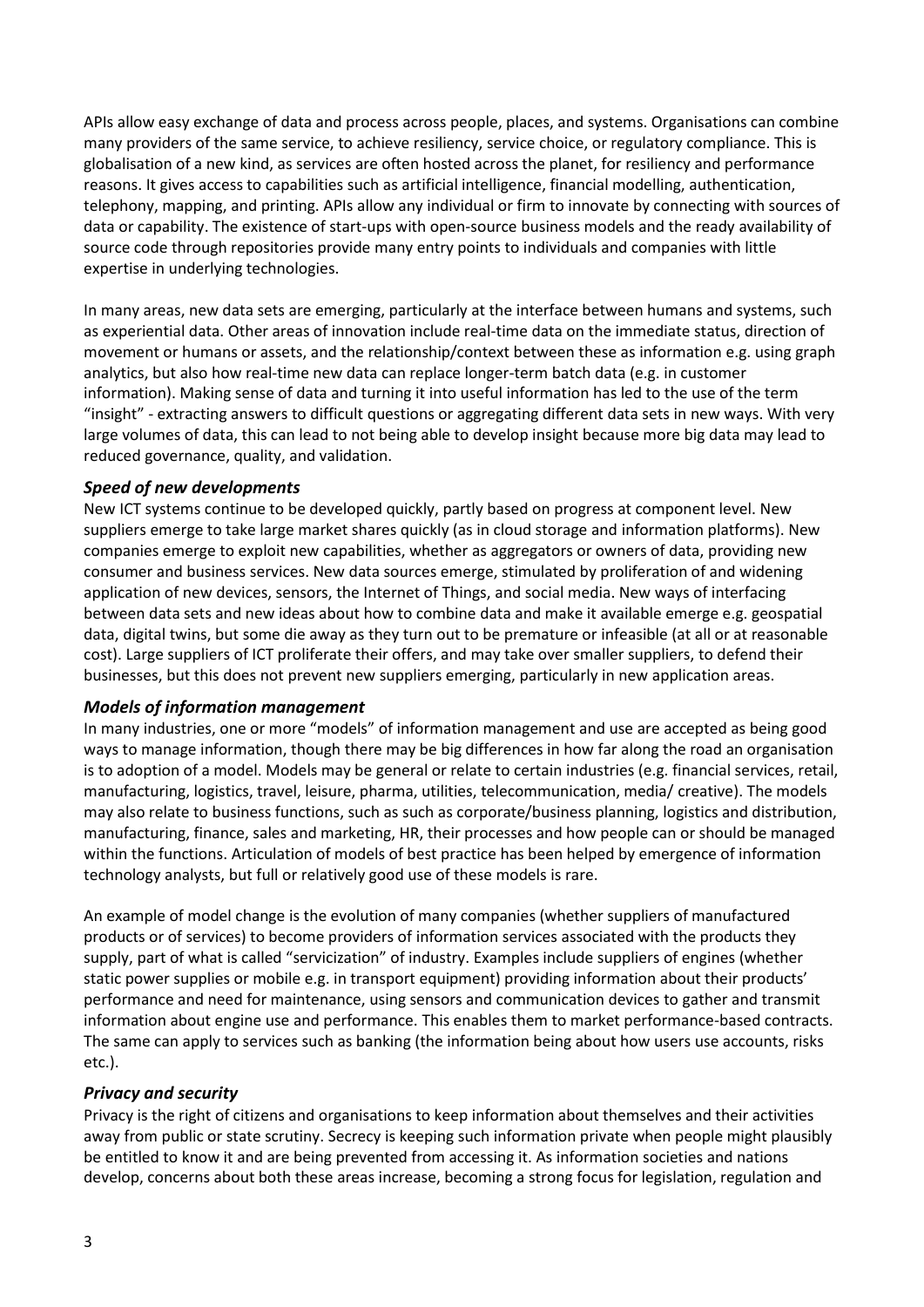the activities of police and other security forces. Open source software and the ease of acquiring information management capabilities that were once only been available to large organisations have made it easy for anyone to acquire and use data. Large organisations and most governments have formal guidelines concerning legal and ethical behaviour regarding data, but individuals usually do not, so individuals can pose as much of a threat to privacy and information security. Ease of access to information and systems has increased "dark side" problems, such as fraud and data breach (Verizon, 2019).

### *Managing ICT*

There are many uncertainties in ICT systems development and management, and this has led to a strong focus on how to manage systems projects better, how to quantify the benefits and costs of the projects, how to ensure the projects achieve their objectives in terms of providing new or changed capabilities, and thence how to ensure that the planned benefits are realised. Where new developments are concerned, quantification of costs or benefits can be difficult and effectively subjective, particularly if planned outcomes include new types of information, new ways of doing things and new products or services. For this reason, the "test and learn" approach is often deployed, but this may not be possible for major projects, especially infrastructural ones, or ones requiring very long-term commitments of resources. However, there is no magic recipe for managing change. Big centralized projects have high failure risks, and the same applies to government initiatives whether they are single IT projects or large-scale interventions in industry, and whether the government is acting as the project manager or as the customer (Dwivedi *et al.,* 2015).

Legacy environments (e.g. in government and large corporations) require systems of record, usually developed using traditional waterfall approaches. Their features are fairly static. They are hard to modify and often deeply embedded in an organisation's process and fabric. However, organisations must also respond to changing needs, e.g. to manage external change, so new systems may be needed, sometimes relying on external information sources. Development cycles are rapid, often in weeks, days, or hours and deployment is at the organisation's boundary, using mobile devices or API services. The agile approach can help combine the maturity, compliance, trust and resilience of legacy systems with newer technologies.

As companies need to combine management of high and increasing volumes of information and to manage new developments and applications, there has been a strong focus on the resources required to achieve success in both these areas, particularly given the failure rate of ITC projects (Dwivedi *et al.,* 2015). This has led to the emergence of new approaches to project management ("agile" versus "waterfall") and the idea of "dev-ops", software development practices combining development of new systems with improving existing ones. This is an aspect of "organisational ambidexterity" - the ability to combine managing current operations while exploring new opportunities, which is related to the idea of dynamic capabilities – an organisation's ability to change to address new opportunities, business models etc. The view of organisations as sets of resources deployed to achieve objectives, especially competitive advantage (the "resource-based view) leads to seeing the firm as a flexible entity which can acquire or exploit resources in different ways. ICT developments facilitate cooperation between organisations. The resources available to a firm through outsourcing are almost infinite, provided it can pay for them, though outsourcing has its own problems of learning to manage client/supplier relationships, changes in required roles, skills and competencies and the ability to manage these, especially where requirements are changing. However, the reliability and stability of arrangements between organisations and the quality of information generated and transferred within them or between them, is a significant issue, which must be managed from the beginning of any project, development, arrangement or whatever is under consideration.

## **Information in value chains of economies, societies, governments, organisations and individuals**

The value chain concept focuses on value added by inputs. Part of value chain analysis is separating inputs or activities which add value directly e.g. logistics taking a wanted product from where it is made to where it is demanded, manufacturing transforming materials and components into finished products, from support activities e.g. human resources. However, this separation is rarely absolute. For example, a human resource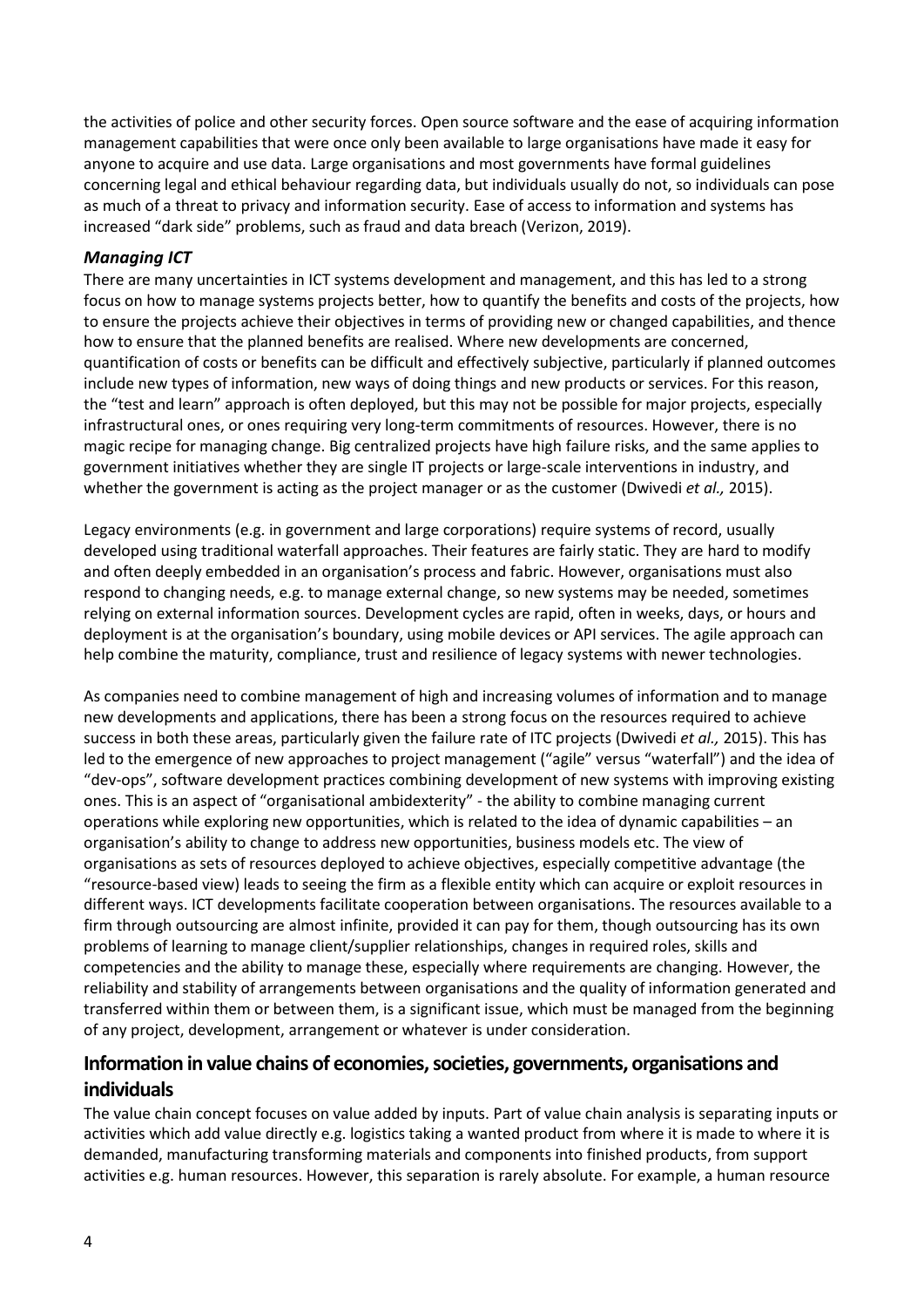activity which leads to the injection of critical sales skills, without which the organisation could not sell, is making a direct contribution.

Information contributes directly and indirectly. It helps run operations better, and to plan and monitor activities. Better information can lead to more efficient value-adding, whether through better operations or lower overheads. It can also lead to and be part of the adoption of new business models (Parnell *et al.,* 2018), a point which also applies to smaller firms (Faghih *et al.,* 2018), or the abandonment of uneconomic ones. In making investment decisions relating to information, it makes sense to identify how improved or additional information leads to better value-added, at what stage in the value chain, and whether estimates of improved value-added are realistic.

### *Competitive forces in markets and industries relating to information*

In the private sector, the classic forces of competition include strong incentives for companies to monopolise (or at least restrict competition) and monetise information sources and capabilities. So, while the competitive forces of creative destruction are visible in many industries that are intense users or providers of information, so are the forces of monopoly and restraint of competition. However, the nature of monopolisation has changed, with a strong emphasis on attracting and retaining customers and making the offer to them so attractive that they are unwilling to consider alternative offers. Their willingness may change e.g. Facebook losing trust and many of their customers due to evidence regarding illegal use of personal data and allegations about complicity in election rigging (Weisbaum, 2018), despite being a vital source of information and connection to friends, brands etc., and an alternate authentication mechanism for other services (e.g. log in with Facebook ID). Also, companies (and nations) may also in "co-petitive" relationships, with companies that are natural competitors partnering within well-defined boundaries.

### *Ecosystems for information generation and management and how they evolve*

One feature of how information management has evolved is development of whole ecosystems of customers, suppliers and business/information intermediaries. Awareness of the importance of ecosystems and of keeping them open to encourage competition and creativity has contributed to the success of many new players, whose explicit agenda often includes development of a large ecosystem and clear establishment of their own role as ecosystem leader and sometimes its (tight or loose) controller.

## *More about companies in information nations*

An information nation constitutes two main elements, suppliers of information and information technology (products and services) and users. The suppliers may constitute a mature super-ecosystem of many different types of supplier, large and small, or several ecosystems focusing on certain product or service areas, each dominated by one or two large firms, with many complex business-to-business relationships within and between ecosystems. This is typical of larger and/or most developed economies. Or there may only be a few ICT ecosystems in the economy centred on few very large firms. This is typical of smaller countries or emerging nations. Users range from private individuals to firms and governments. In some cases, users are also suppliers, and today that can even apply to consumers, who are important suppliers of information through social media, and of software through private app development. Ecosystems can and do overlap.

The position of a nation as a supplier and as a user may not be closely related but often is. For example, Hong Kong is primarily a user of ICT but a big supplier of the data used to manage trade between China and the rest of the world. Some are suppliers of a relatively narrow ICT range e.g. Taiwan - semiconductors and laptops, Sweden and Finland – telecommunications (Ericsson and Nokia respectively). Sweden is an exception in the Nordics, where in most countries the giant exporting users dominate – A P Moeller-Maersk (logistics) in Denmark, Equinor (oil) in Norway, Volvo (commercial vehicles) in Sweden and Nordea (financial services) in Finland. Even some quite large countries are primarily users – both industrial and private e.g. the oil states of the Middle East. UK is not a big supplier of hardware, but of information and communication services (Bell Microsystems, Vodafone, BAE Systems), with some very advanced users (e.g. Sky TV). France is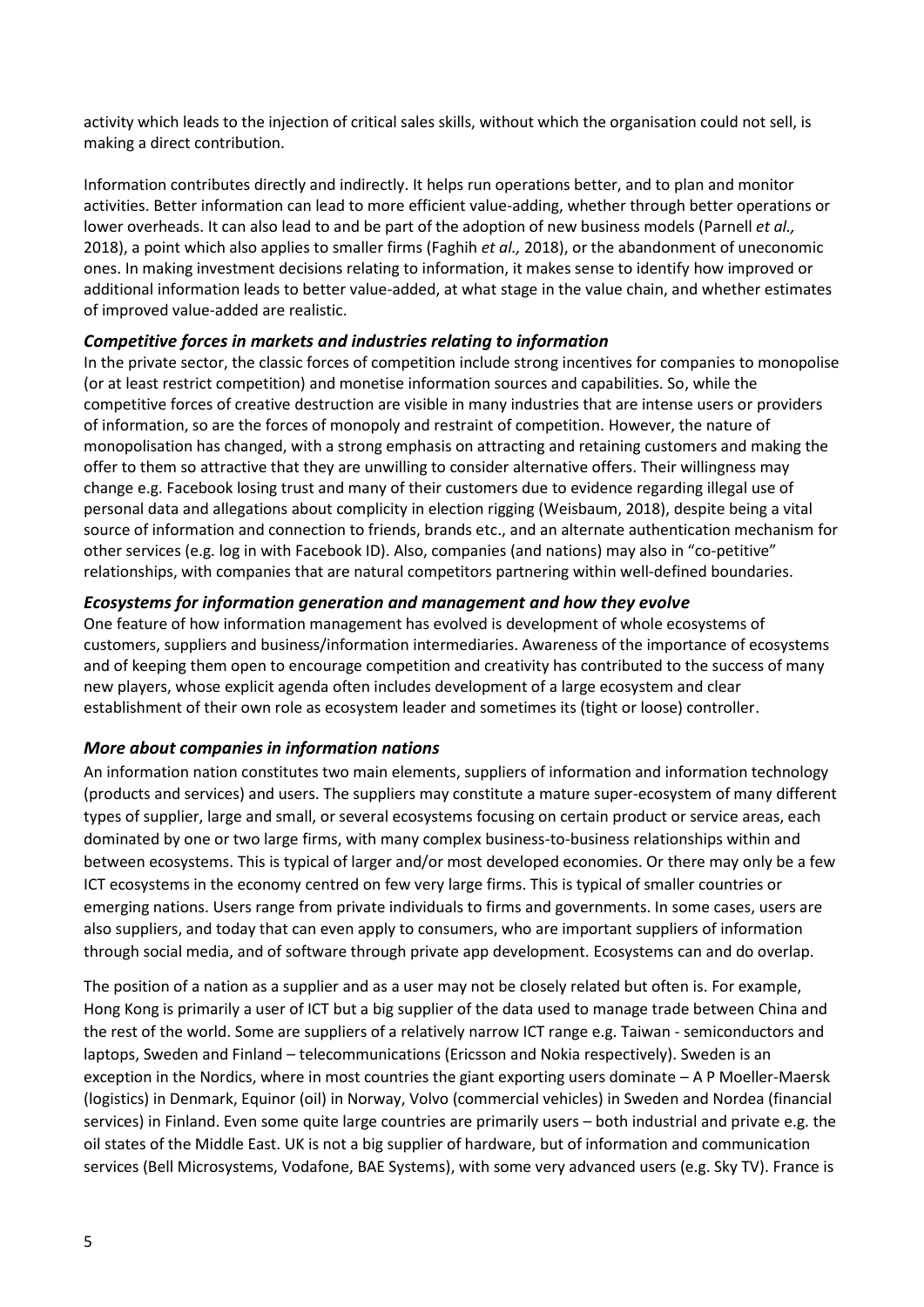a big ICT supplier (e.g. Orange, Schneider), but its utilities, retailers, manufacturers, financial services, construction, transport, and general (often municipal) services companies are advanced users. Germany is the home of many of software and automotive/consumer electronics and information-based manufacturing and service companies (e.g. AEG, Braun, Grundig, SAP, Siemens, Tandberg), but its giants in similar sectors to France are advanced users. Spain is like France in terms of users, with Telefonica being a major supplier and exporter of telecommunications services, and specific strengths in air transport, being the home of Amadeus airline booking systems and now the registered office though not the operating headquarters of the International Airlines Group, which owns British Airways, Iberia, Vueling and Aer Lingus. Except for Dell, and Intel, US is dominated by software (e.g. Oracle, Salesforce, Microsoft), information services (IBM), and mobile devices (Apple).

Large ICT companies challenge the definition of nation. They are "footloose" and can locate facilities headquarters, development, production and service operations - in almost any country, although some services businesses must locate workforces in countries they serve. India has shown that where these services are software/applications developments for clients, or customer service, they can be in the home country. China and India show that with massive populations, many ICT companies' main activity is supplying domestic users. Ireland has many ICT companies' financial headquarters, due mainly to favourable corporate taxes, and the availability of skilled personnel, so Ireland is the world's second largest exporter of IT products and services, with large firms with a strong presence in Ireland nearly all US – Amazon, AirBnB, Apple, eBay, Facebook, Google, HP, IBM, Intel, Microsoft, PayPal and Twitter. Activity in Ireland includes product work (software development, product customisation, software testing) and downstream activities such as elearning and fulfilment. However, Ireland's position exists by virtue of the EU allowing a veto for unharmonized tax policy. When this ends (Barker, 2019), Ireland will lose its advantage.

## **The focus on information in the management of economies and societies**

#### *The change in focus*

ICT's impact on whole economies and societies takes three main forms. The first is improving efficiency, effectiveness, value-added and (in the case of citizens) happiness and well-being, the second is through how governments (national, regional and local) can manage countries, the third through size and nature of ICT companies' activities. Sometimes, these aspects merge e.g. as in the idea of smart cities. The main interest of the government is overall performance, though where one or two companies dominate in a sector or economy, governments may take their interests into account. This is not always best. For example, smart city experiments designed partly by ICT companies may not meet citizens' needs (Stone *et al.,* 2018). However, in future these may be seen to have brought together different suppliers and users as a "great experiment" that laid the foundations of future modern cities.

#### *Economic aspects of information nations*

In government policies towards ICT, several angles can be seen. They include:

- Information technology as a technical activity, from components to hardware, software and services.
- Information as an input into general commercial processes, which relates to policy about information infrastructures e.g. broadband provision.
- Information as a natural and easily accessible, possibly open artefact of governmental activity.
- Information as an input into competitiveness and governance of industries and the nation, which leads, for example, to a focus on opening of information about companies, markets and government activities.
- Information as a critical element of a country's main industries (e.g. financial services, international trade, construction) or value-adding activities (e.g. innovation, design, marketing), which leads to a focus on information generation and management skills and resources and their availability of resources to the companies that need them.
- Information as a business activity for certain organisations, which leads to a focus on stimulating information businesses, particularly where exporting activities are concerned.
- Information as a consumption good, particularly for industries like media and telecommunications.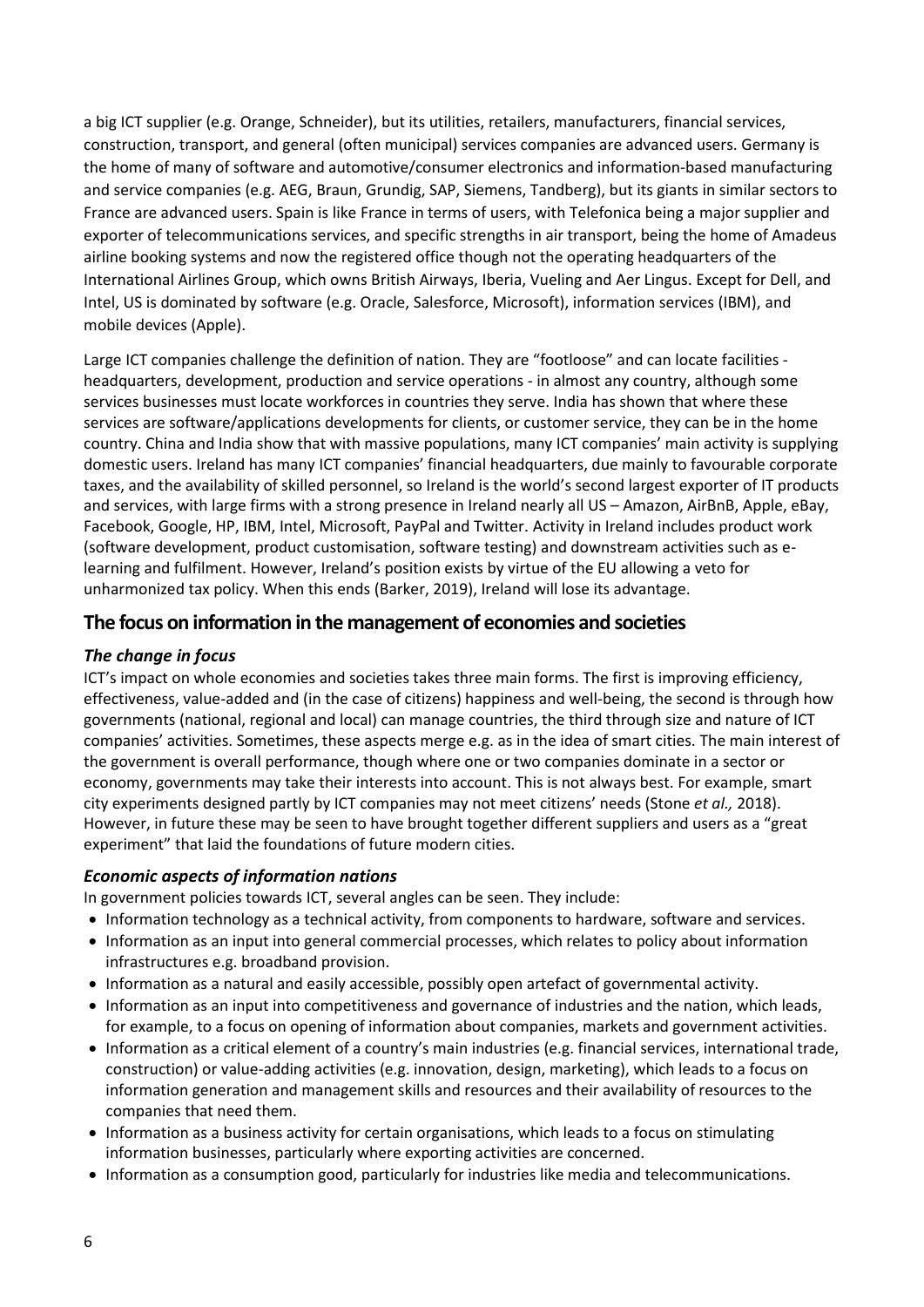- Information heling improve outcomes for citizens, employers etc. e.g. in smart cities.
- Information as a contributor to the nation's business model(s) how a nation does and will make its way in the world, and to its brand(s) - how the nation is perceived in different.
- Information as a support or focus for international or multinational cooperation.

In many of the above, governments have learned that they should focus not just on supply but also on demand, for example, whether skills or information sources are used. They may also be aware of what we call the information multiplier – information begets more information directly because value is added to it (for example, aggregators combining information from several sources and repackaging as new information), often through ecosystem activities, and what we call the information accelerator – information allows more of certain activities which are not primarily ones of information generation and management e.g. innovation, trade, and they in turn lead to increased supply and demand for information.

Given the permeability of international boundaries to information flows and the low or absent tariff barriers that apply to most information technology products and services, there is interest in the relationship between international trade in services and information-related activities. The strong relationship between a mature information industry and governance is also accepted, although in some cases this can be derailed by unethical behaviour of players or indeed intervention from outside.

As the boundaries between firms become more permeable, so they have between nations, with companies in different countries functioning as part of each other's supply chains. However, this means that companies can switch suppliers relatively quickly, including between suppliers in different nations. Losing control of one's position in global supply chains is a risk, added to the risk posed by political attitudes, for example, towards globalisation, climate change, or trade balances.

## *A social and cultural view of information nations*

Information is a cultural and social asset, and information management activities, by individuals, organisations or governments, are part of social and cultural activity. Information is an asset for the world (the original vision of the web and the Internet) and the basis for development of individuals and countries. It is the basis for individual national cultures, particularly when used as a vehicle or bearer of culture (e.g. the Korean Wave) or even cultural imperialism (e.g. the so-called West Coast view of the world).

Part of a culture is how it relates to the generation and use of information and knowledge, including issues of trust and privacy, and what non-experts think about these topics, and how they talk about it with similar people (the word of mouth). The pervasiveness of approaches which require citizens to give lots of data about themselves to benefit from services supplied by users of information is changing people's views (Pingitore *et al.,* 2017). The vulnerability of apparently secure systems to invasion with evil intent is likely to continue causing concern of individuals, particularly in countries where such behaviour is seen as a threat to political freedom.

## *Competitive aspects of information nations*

The extent to which a nation's economic success depends on information varies, as does the type of information which drives competitive success. The strength of industries that generate and use information and provide information technology and services in Western economies has led to a strong focus in other economies on what is called "catching up". The initial make-up of an economy makes a difference, but the speed with which transformation is possible is impressive (decades rather than centuries). For nations starting on the road to becoming an information nation, the initial make-up of the economy (industries and markets) and balance between sectors (manufacturing, business/consumer services, extraction/agriculture) has a big influence. The effect of the transitions is visible in the structure of their exports and imports. The smaller the nation, the more acute the transition.

#### *What governments and groups of governments try to do*

The possible scope of potential government involvement in creating information nationhood includes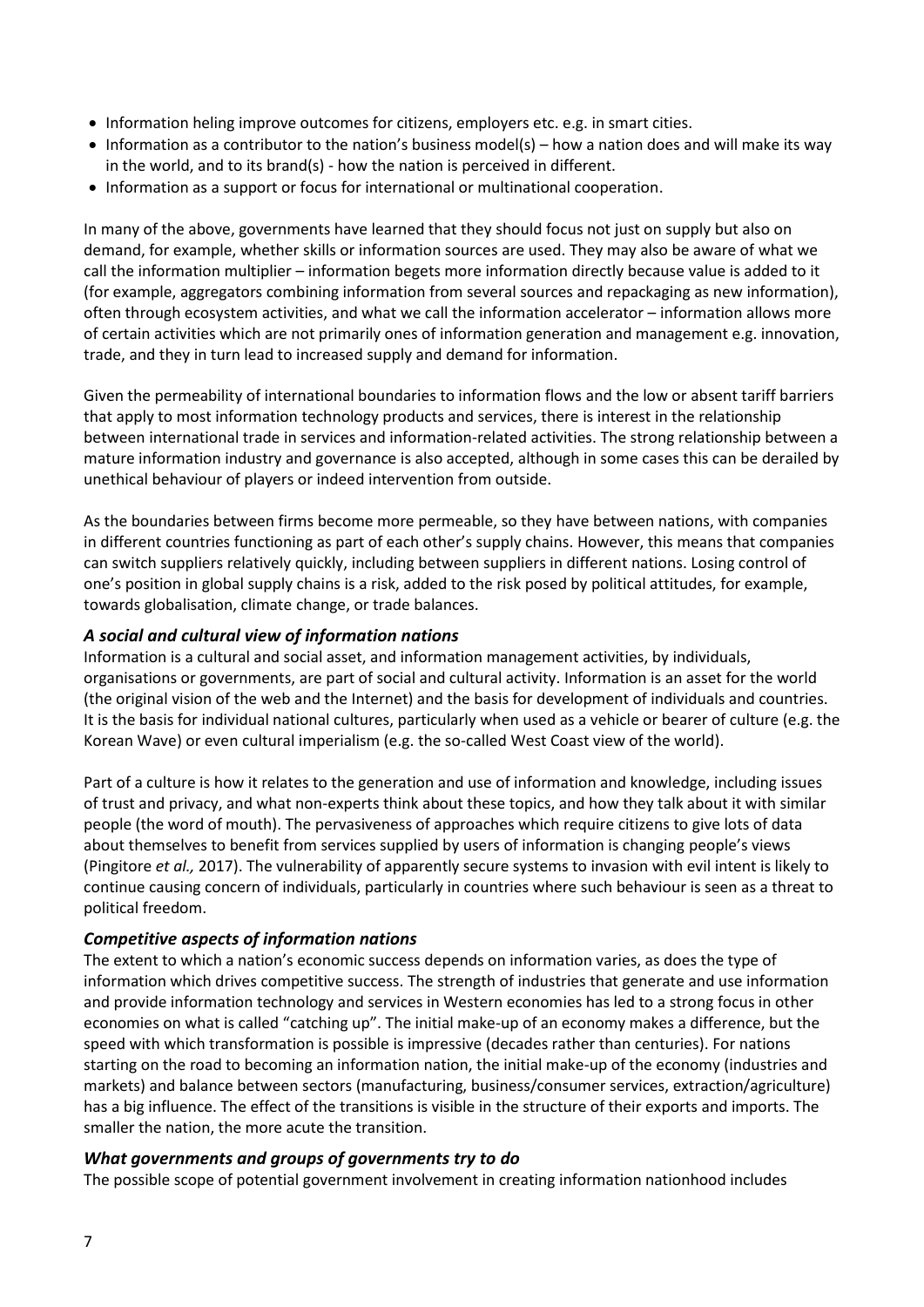- The regulatory and business environment, particularly ease of creating companies, especially start-ups, and competition policy.
- Education expenditure, level and focus.
- Research and development policy, particularly subsidies and other incentives, but also provision of facilities and government contracts.
- ICT access and use, including online government services.

The criteria for success of government policy in this area include:

- Measures of speed and access to broadband and mobile telephony and rate of use.
- Currency of systems that support government activities.
- Distribution and use of an ever-changing range of (BYOD) devices and expected user experiences.
- Overall size of IT industry and its parts, especially software and services.
- Measurers of formation and growth of ICT-related small and medium enterprises.
- Innovation indicators R&D expenditure, patents, publications relating to ITC.
- Performance in educational comparisons, including of science, technology, engineering and mathematics (STEM) achievement in schools, particularly when supported by information technology.
- Number of ICT-trained people available overall and in different areas of specialisation, and their take up into employment by the private sector, including absence or low rates of ICT skill shortages/vacancies.
- Inward migration of ICT qualified people and retention of all ICT qualified people (i.e. not outward migration).
- Exports and imports of ICT related products and services.
- Success in information intense industries such as financial services and media.
- The number and rate of success of flagship ICT projects e.g. smart cities, information quarters.

Some of these measures are of questionable importance e.g. STEM education, not related to the success of government policies, and in some cases if there are problems, they are resolved by the private sector, as in the case of ICT skills shortages (Kolding *et al*., 2018).

#### *What government can and should do*

One debate on the role of government in creating, stimulating and developing an information nation relates to extent of intervention, with views from the most extreme laissez-faire to dirigiste approaches. The laissezfaire approach broadly consists of letting the private sector do the job, interfering as little as possible, letting it set its standards for all aspects of information management, encouraging free trade with the word's best suppliers of information products and services, letting universities and other educational institutions spot training and educational opportunities, preventing state monopolies holding back development of the communications infrastructure, while ensuring that private monopolists do not hold things back either. At the other extreme is the dirigiste approach, favouring controlling and stimulating business formation, subsidising firms, a state-owned telecommunications infrastructure, funding and directly intervening in training, setting standards etc. Countries that see themselves as "catching up" often start as dirigistes.

Many governments focus strongly on digital delivery of services. This helps attract skilled individuals into government services and ensures that government systems and services reflect private industry sector practice. In some countries, the public sector is around 50% of economic activity, and so a large customer for information services. Here, governments may assume that their role is to become deeply involved in the planning and even provision of the information-intense services. This is a dirigiste approach. At the other extreme, laissez-faire proponents argue for "government as a platform", where government provides (ideally by contracting with private sector suppliers) information platforms that allow private sector suppliers to compete for and contract with citizens for public services (Brown *et al.,* 2017). In some countries, government weakness as a provider of integrated information, due to separate data sets and systems in different government departments, causes laissez-faire commentators to be sceptical about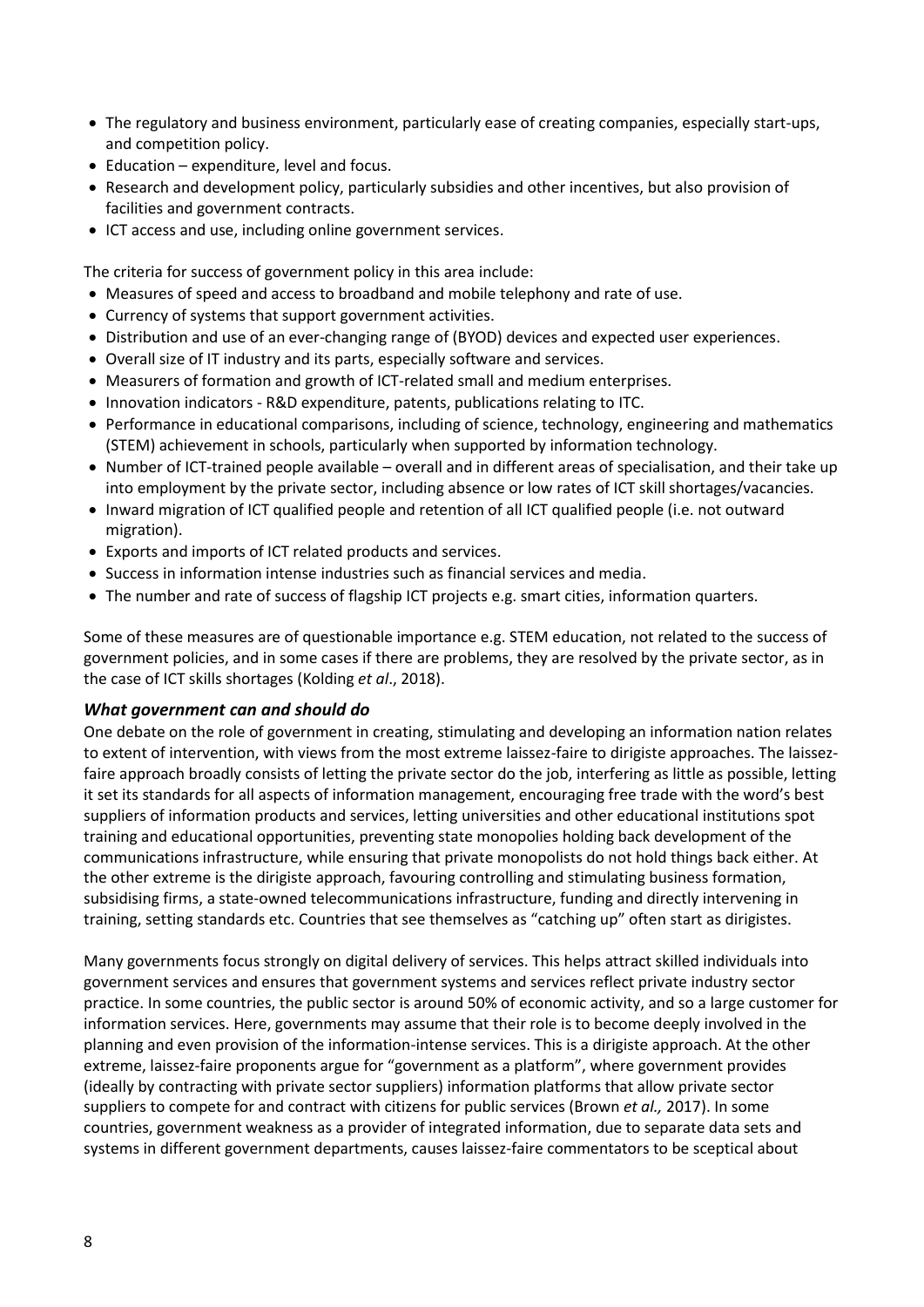government involvement, but the two issues are separate, with poor past performance often the result of years, even decades, of separate development, with integration not being an objective.

## **Case studies of national performance**

#### *Introduction*

In this section we give a highly simplified overview of the information nation situation of several countries. We focus on two areas, South East Asia and the two Anglo-Saxon nations, the UK and the US. Space limits us from covering more, though we expect to carry out further evaluations. Some data for this analysis comes from the Global Innovation Index (Dutta *et al.,* 2019). Note that information nations succeed not just by innovating at the edge of technology, but also by secure, mature operational use of ITC – they need to be ambidextrous. They also need to have companies and government departments that can deliver significant change and avoid project failures.

#### *SE Asia*

### **China**

China is several nations, with its sheer size making generalisations about it dangerous, in terms of per capita measures. It is certainly true that much of what it achieves, or does not achieve, is due to centrally-directed policy, and this includes recent problems of the West's suspicions about Chinese ICT enterprises being used to infiltrate the West and gather data. Its heavy investment in R&D, its patent record, the strength of its university work in ICT and all science and technology areas, are notable, as is its acquisition of ICT based companies and products from elsewhere (e.g. Lenovo's acquisition of products from IBM, and the acquisition of ICT analysts IDC). but for population reasons mentioned above, its per capita ratios relating to ICT access and use are weak. If the top performing 330 million population (the US population) of China were used as the basis for the per capita comparison, a very different story would emerge. No academic can be unaware of the enormous publication rate of Chinese science and technology academics. China's single-minded objective of using its size to focus investments on catching up with the US is clear.

China can afford policy failures, given the long-term nature of its portfolio (with careful selection of focus areas), including digital infrastructure aspects of the Belt and Road project and direct investments by Chinese companies and organisations. This contrasts with a shorter-term game being played by some (though not all) US competitors and no longer by the US government. Other interesting aspects include China's parallel Internet and government control of information. Their social credit system has profound implications for how people can travel, work and function.

#### **Hong Kong**

Hong Kong has experienced rapid deindustrialisation and is no longer cheap manufacturing centre, but a trading and design hub for China, especially for the Pearl River Basin, with which it has linguistic commonality. Its well developed, free and open economy trading environment means that resources move rapidly into profitable areas, i.e. not into developing general ICT, but into support of trade with China. Its information expertise is in Chinese sources and sources for what China needs, and in demand for Chinese products from the rest of the world. Hong Kong needs the ICT to support this, so it is a big user of trading software, whether for goods, services or financial trading.

Its high achievement levels in education provides the skills needed for ICT-based trading. This is supported by high levels of ICT access and use and strength, which is also visible in high levels of mobile app creation – sign of a vibrant digital population. Recent initiatives to "re-industrialise" Hong Kong may be misplaced and perhaps based on mistaken learning about countries that have completely or partly "caught up" (Korea, Singapore or Taiwan). Hong Kong's role as the trading centre for China has a very good long term future.

#### **India**

Some of the above comments regarding China concerning size apply here – per capita ratios are misleading. India has mastered the challenge of services, being top-ranked in the global innovation index for ICT services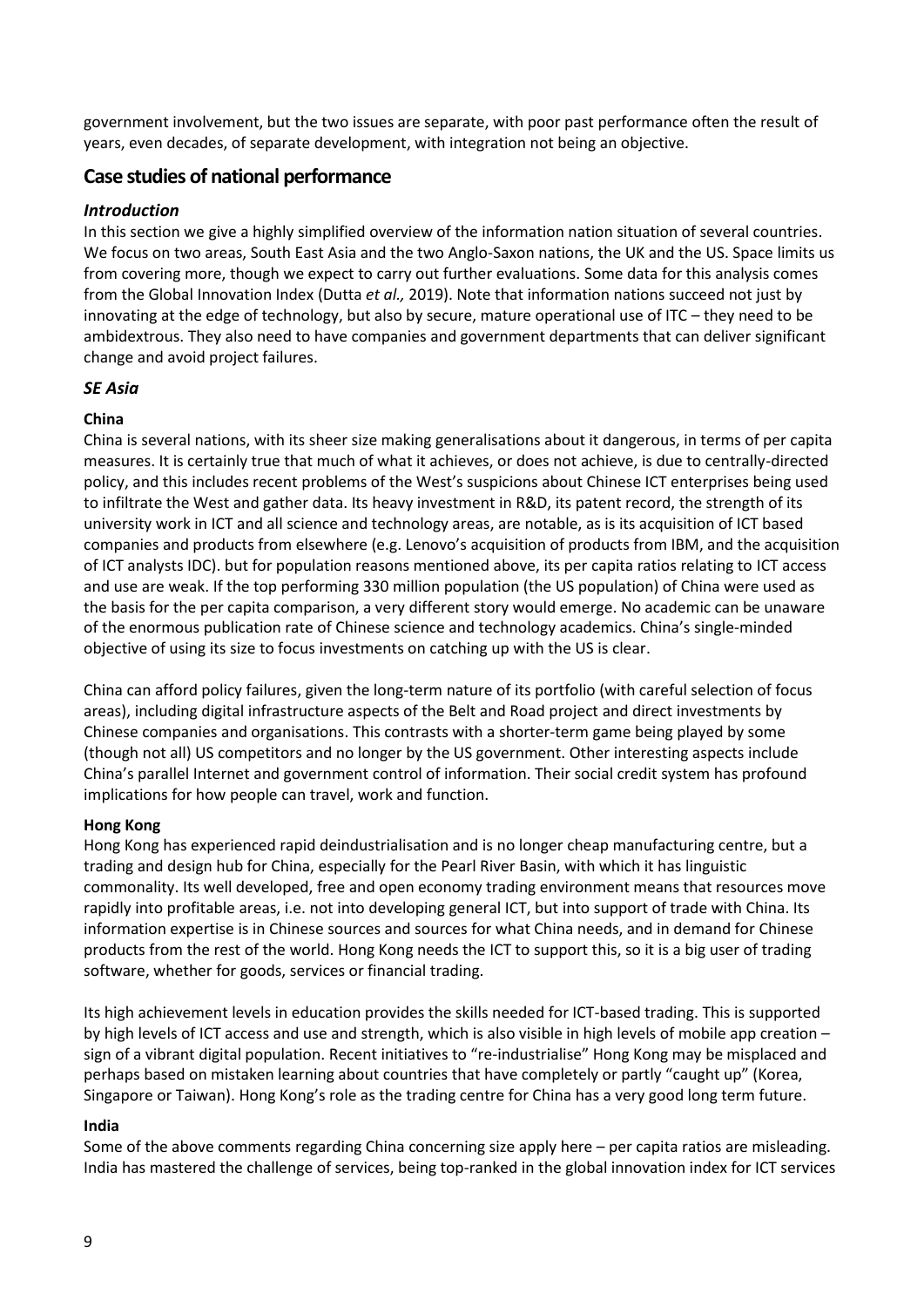exports as a percentage of its total trade. It also scores well for online government service and for a country at its stage of development, for e-participation. Educationally it performs well (and has always done on this indicator) with many graduates in science and engineering. India has what may be seen as the advantage over China of a broadly capitalist approach to ICT, and in the long term, coupled with its linguistic advantage, cultural links with the west, ties to large expatriate populations, and a faster growing population, may prove to be a strong rival to China.

#### **Japan**

Japan in the 1980s and 1990s mesmerised the West as the home of unbeatable consumer and small business-targeted electronics, mechatronics and engineering - calculators, cameras, copiers, motorbikes, then cars, construction equipment, transport equipment and so on (Stone, 1984). Today, as its population ages rapidly, it suffers from severe competition from its Asian neighbours, to many of whom it exported its production. Now it must to consider itself as "caught-up with" in many areas (though not in areas such as automotive, advanced/robotic construction and manufacturing equipment, and some science-based industries such as pharmaceuticals) and trying to find a new way.

It is still a world leader on many ICT indicators, whether of creation or use. The same applies to educational indicators. To sustain its high level of income per head it must focus on high value-added activities, which it has done in many science and engineering categories, but in ICT these involve software and services, where it performs less well, as shown by its low level of ICT services exports and poor performance in knowledge diffusion. So the long-term future of Japan is slightly in doubt, as it may not have a secure focus for success.

#### **Korea**

Korea has succeeded in producing what the world wants. The success of Samsung, LG and others is due not just to being competitive in ICT products, but for emphasis on design that coincided with, but was not caused by the Korean government's focus. The relationship was symbiotic. For example, Samsung's success (and commitment to a big in-house design team) demonstrated to Korean industry that a customer-oriented design process was as important as being a leader in ICT, whether in consumer or industrial markets. The Korean Wave, a cultural phenomenon which spread through SE Asia, helped in terms of familiarising export markets with Korean products and services.

All this is supported by excellence in technical education and strength in knowledge work, a leading position in R&D and patents and in ICT access, use, e-participation and government e-services. Its weakness, if any, is less success in ICT services or advanced rather than commodity semiconductors, so if other countries can emulate its design and culturally led approach, it may prove vulnerable.

#### **Taiwan**

Taiwan specialises in hardware – mainly laptops and components, and in the latter case, semiconductors. It is one of the world's largest semiconductor manufacturers, led by the Taiwan Semiconductor Manufacturing Company (TSMC). However, it differs from Korea in that its success is not just due to large companies. Its vibrant small business sector plays a critical role in semiconductor successes, with many small companies quick to move to meet customer needs. This is critical as devices become more sophisticated and specialised, so Taiwan's lead, shared with the US, is unlikely to be challenged, particularly given the US's political commitment to Taiwan. Taiwan is a very large importer of US semiconductor manufacturing machines, exporting much of its resulting output to the US, but also to China, where it is incorporated in rapidly growing volumes of Chinese ICT products. China's own successes in this area are not insignificant, and the Chinese government tries to share in Taiwan's success by hiring away its scientists and engineers.

#### **Singapore**

Singapore has succeeded in building enabling capabilities for ICT success, specifically school and university education, R&D, the number of researchers and knowledge intensive jobs, ICT access, the government's online service, the openness of the economy, and joint ventures with overseas companies. Its stable political and social environment are attractive to Western and other companies wanting to establish manufacturing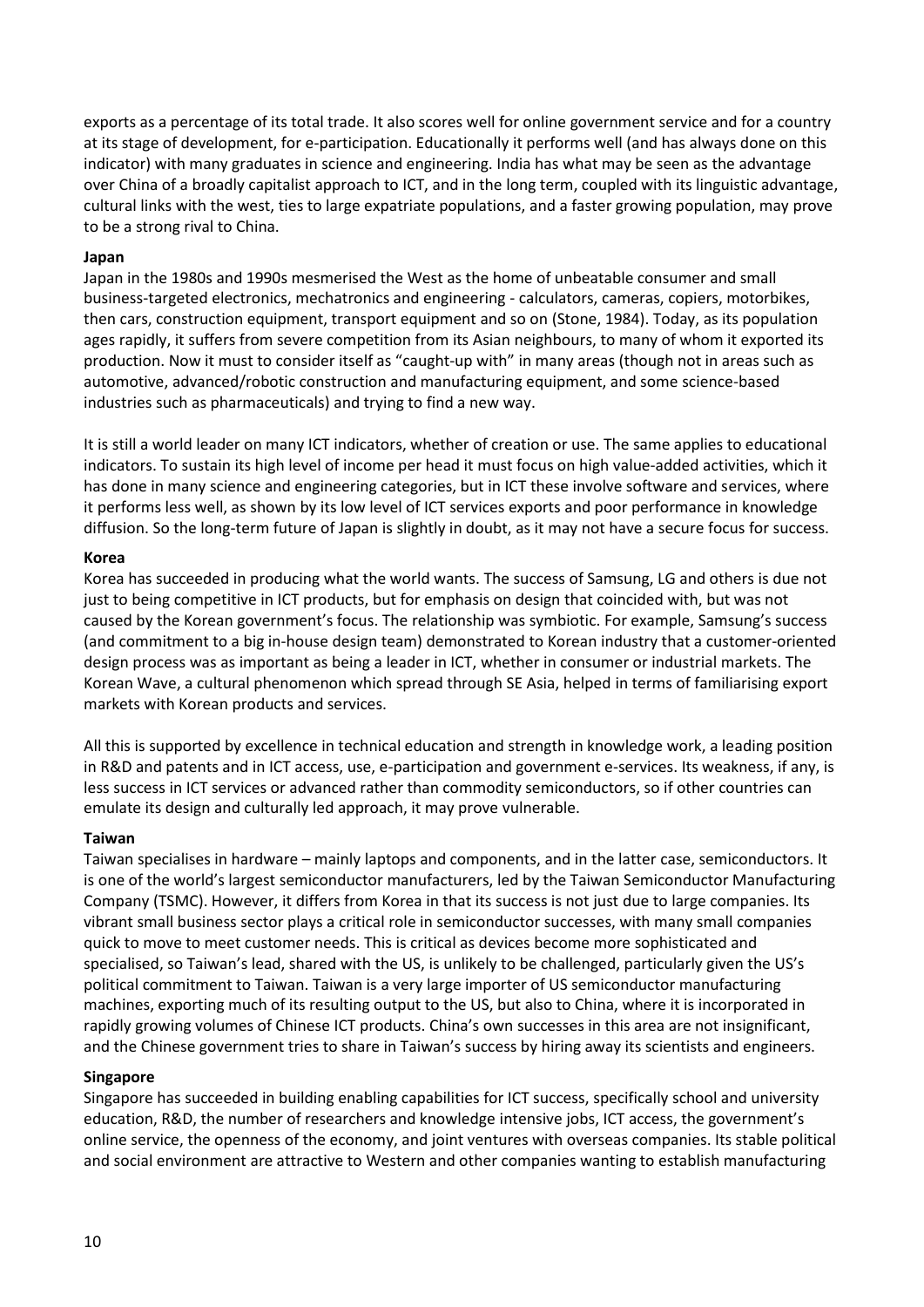facilities there. However, its focus is on playing a small part in large supply chains, hence the number of pure-play manufacturing plants making components for Western companies (e.g. hard disk drives).

Lack of focus on its own innovations is visible in weak performance (given its highly trained and educated workforce) in knowledge creation and ICT services exports, as well as in creative output, so it is vulnerable to changes in global supply chains. The government has recognised this and ascribes it partly to the education system's focus away from the creative and on more methodical aspects of STEM disciplines, which it aims to rectify (The Economist, 2018). Until it moves in the Korean direction, it remains vulnerable to changes in global supply chains, although its strength as a strongly private sector trading nation (like Hong Kong) is likely to help it cope with any challenges that these changes might pose.

### *The Anglo Saxons*

#### **US**

The US still leads the world in ICT, due to the dominance of software, platform and media companies such as Amazon (and particularly Amazon Web Services), Adobe, Alphabet (Google) Apple, Cisco, Facebook, Hewlett Packard, IBM, Intel, Microsoft, Netflix, Oracle, Salesforce, and many others. Their presence and activities in other countries influence global statistics, e.g. the Irish example quoted above. Only Samsung in Korea and TenCent in China make it into the top 10 technology companies (Ponciano, 2019).

The US stimulates foundation of new companies focused on new ICT opportunity areas and encourages them to grow rapidly to dominate their markets and move into new markets. Some of the best brains from the best US universities focus on creating enterprise and wealth. The rest of the world tries to emulate this, but with little success. The dynamic nature of US capitalism and the resistance to central government initiatives mean that there is no state recipe to be followed by other countries, but enormous defence expenditure helps. Another factor is the dominance and/or size of US companies in other sectors such as aerospace, automotive, chemicals, retailing, financial services, grocery products, pharmaceuticals and other industries and their role as customers for large ICT companies. The sheer wealth of the nation makes consumers ideal customers for expensive variants of any kind of ICT e.g. Apple.

#### **UK**

The UK is mixed, with strengths in terms of the ICT access and use, knowledge creation and creativity. It is one of the developed economies with the highest level of services and service exports, so although ICT services exports are strong, they are not as large a percentage of service exports as might be expected. The UK supplements reasonably strong education efforts by attracting migrants to work in its digital industries, particularly though not solely in London, often in the offices of the US digital giants or in their ecosystems.

Although UK governments have has set up many ICT initiatives, the reasons for the UK's relative success may include early privatisation of the state telecommunications company, introduction of competition and the UK's strong focus on creative and design industries. Few UK government initiatives to stimulate ICT-based innovation in SMEs have paid off in terms of new companies or provision of new services, because this funding is rarely focused on scalability of innovations and partnering with giants that could deliver at scale. However, initiatives by state agencies of various kinds have had a positive effect. Examples include the digital relationship between the Passport Office and the Driver and Vehicle Licensing Office and the smartening of London's transport information and ticketing systems by Transport for London, including creating and opening access to the London Data Store (Stone and Aravopoulou, 2018). These successes are being matched by digitalisation of areas such as voter registration and tax collection. In many cases, the government agencies concerned have focused on innovativeness in service delivery and are seen by some as examples of how to move to a different model of agency delivery (whether publicly or privately owned) (Brown *et al.,* 2017).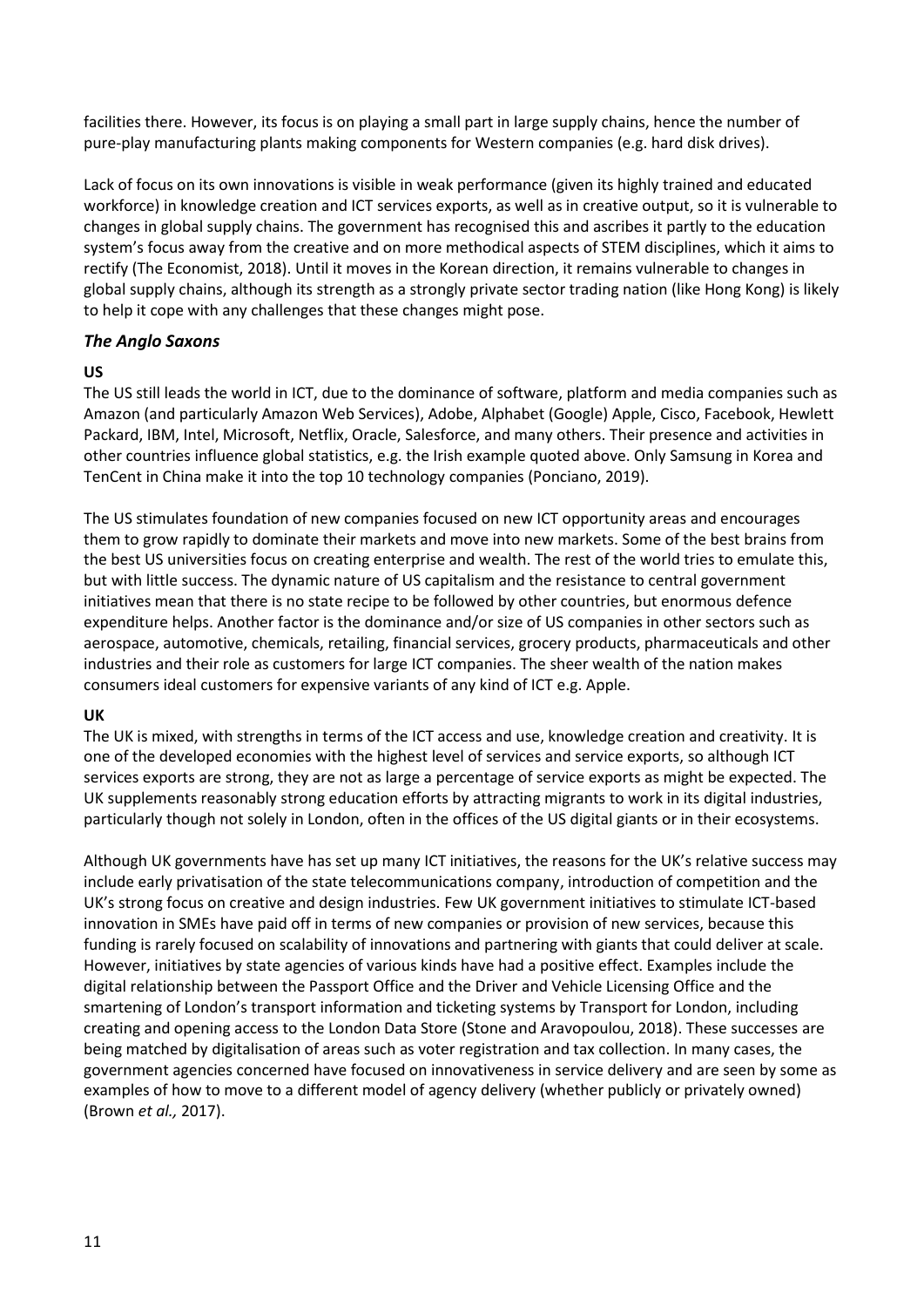## **Conclusions and recommendations**

### *Conclusions*

In this article, we examined the idea of the information nation, the complex ways in which ICT contributes to it, and how this works in several countries. The conclusion is that there is no simple recipe for success, but there are several business models – leadership by design and culture (Korea), leadership by energy and flexibility (Taiwan), leadership by massed resources (China), leadership by creativity (UK), leadership by services (India), leadership by enterprise culture and defence (the US), or leadership by advanced science (Japan). There may be other models. There are also two examples of countries where leadership is not (Hong Kong) or should not be (Singapore) by ICT development, but by ICT use. Smart cities, smart government policies, and smart health, and other smart initiatives play a big role in crystallising the user side of information nations and focusing on raising performance.

#### *Recommendations*

Because there is no single model of an information nation, a country aiming to catch up with leading countries must first examine its own strengths, in terms of the capabilities of its companies, its citizens and its public servants, and identify what model of success is feasible and in what timescale. Different models are appropriate to different stages of development, though there may be common characteristics, for example, skills requirements rise, e.g. for artificial intelligence/machine learning engineers, or social factors e.g. people and organisations' willingness to use or supply information. Focus on the end user, whether a business or an individual, and how they use information and the products of ICT, is an essential part of any model.

Encouragement of the development of ecosystems is vital, and this does not require direct intervention by government, but rather acceptance that large companies developing their ecosystems might at time seem to be exploiting their local monopoly power. However, they are competing on the world stage, and this should be allowed for, as should the timescale taken to achieve benefits, the risks and the failures.

The cultural and creative aspects of becoming an information nation should be considered seriously. Information nations are not built on technology alone, but on a combination of technology, culture, aspiration, creativity, energy and finance. This should be recognised in educational provision.

The progress made by countries cited in this article has not been rapid – perhaps Korea is the fastest, although even here it has been a story of at least two decades. Countries should be clear about who their short- and long-term partners will be, and what conduct they should observe for the partnership to work. Japan created competitors from its partners. China is at risk in another way, by breaking trust - slightly curious because its internal business culture is based on trust. Cynical exploitation of customers in other parts of the world is a risk some US companies have taken too, and in a world of information nations, that is unforgivable.

#### **References**

Barker, A. (2019), "Brussels pushes to scrap national vetoes on taxation", available at: <https://www.ft.com/content/65327b4e-173d-11e9-9e64-d150b3105d21> (accessed 27 August 2019). Brown, A., Fishenden, J., Thompson, M. and Venters, W. (2017), "Appraising the impact and role of platform models and Government as a Platform (GaaP) in UK Government public service reform: Towards a Platform Assessment Framework (PAF)", *Government Information Quarterly*, Vol. 34 No. 2, pp. 167-182. Dutta, S., Lanvin, B., and Wunsch-Vincent, S. (2018), "*The global innovation index 2019"*, available at: <https://www.globalinnovationindex.org/gii-2019-report> (accessed 27 August 2019). Dwivedi, Y.K., Wastell, D., Laumer, S., Henriksen, H.Z., Myers, M.D., Bunker, D., Elbanna, A., Ravishankar, M.N. and Srivastava, S.C. (2015), "Research on information systems failures and successes: Status update and future directions", *Information Systems Frontiers*, Vol. 17 No. 1, pp. 143-157.